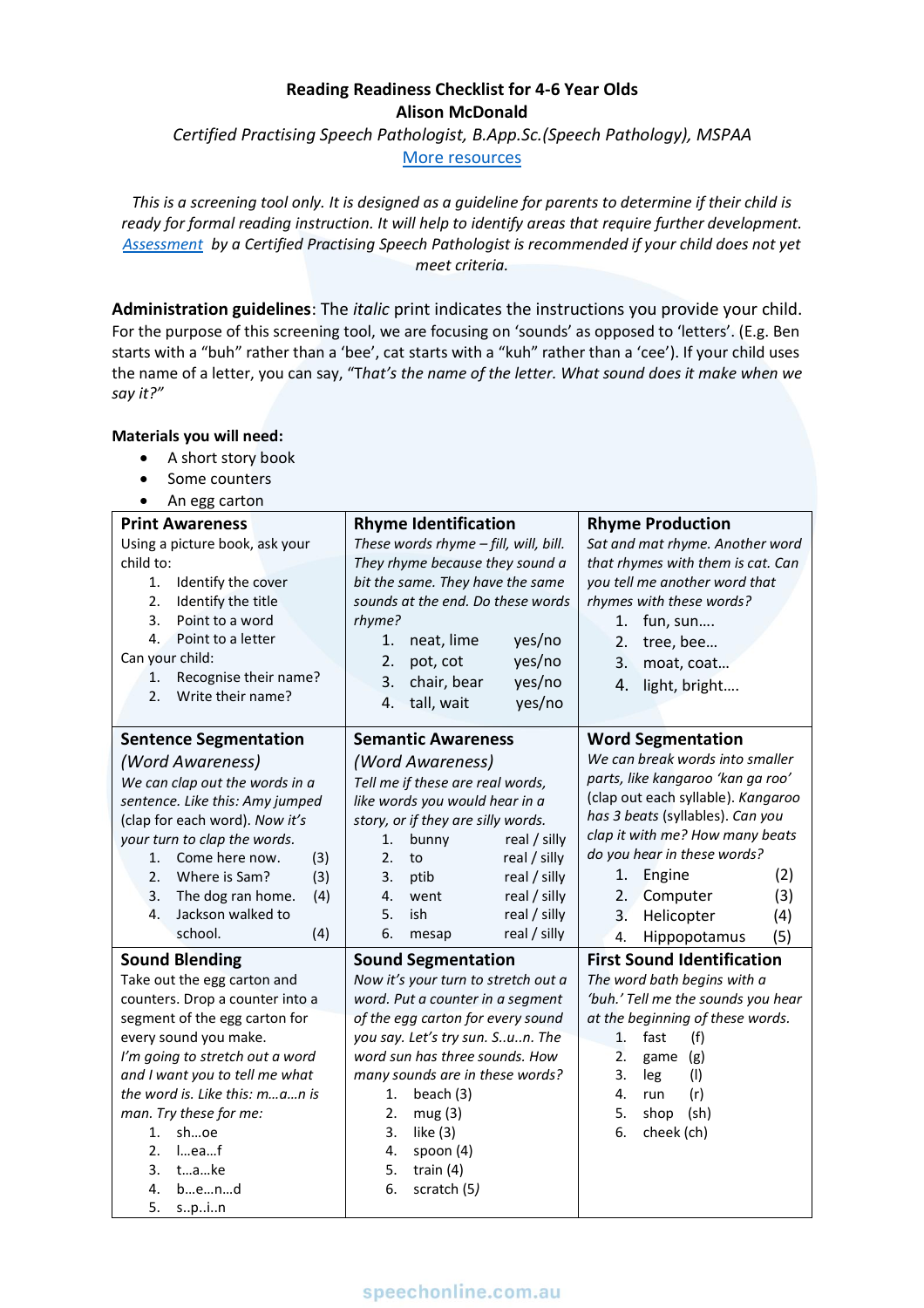| <b>Last Sound Identification</b><br>The word pet ends with a 'tuh'<br>sound. What sound can you hear<br>at the end of these words?<br>(nnn)<br>1.<br>pen<br>2.<br>feed<br>(duh)<br>3.<br>(sh)<br>mash<br>4.<br>sock<br>(kuh)<br>5.<br>light<br>(tuh)<br>6.<br>tube<br>(buh)                                                                                                                                 | <b>Vowel Identification</b><br>The word mug has an 'uh' sound<br>in the middle - mug. Tell me<br>the sound you hear in the middle<br>of these words.<br>1.<br>pan<br>lid<br>2.<br>3.<br>beg<br>4.<br>hot<br>feet<br>5.<br>6.<br>shark                                                                                                                                                                                                                                                                                                   | <b>Sound Manipulation</b><br>I'm going to say a word and I<br>want you to copy me. Popcorn.<br>Now, let's say it again without the<br>'corn' (-corn). 'Pop'. Great! Now<br>you try some more.<br>beanstalk (-bean) stalk<br>1.<br>2.<br>$gate(-g)$<br>ate<br>3.<br>feet $(-f)$<br>eat<br>shape (-sh)<br>4.<br>ape<br>5.<br>tent (-final t)<br>ten<br>6.<br>spin $(-s)$<br>pin                                                                                                                                                                  |  |  |
|-------------------------------------------------------------------------------------------------------------------------------------------------------------------------------------------------------------------------------------------------------------------------------------------------------------------------------------------------------------------------------------------------------------|-----------------------------------------------------------------------------------------------------------------------------------------------------------------------------------------------------------------------------------------------------------------------------------------------------------------------------------------------------------------------------------------------------------------------------------------------------------------------------------------------------------------------------------------|------------------------------------------------------------------------------------------------------------------------------------------------------------------------------------------------------------------------------------------------------------------------------------------------------------------------------------------------------------------------------------------------------------------------------------------------------------------------------------------------------------------------------------------------|--|--|
|                                                                                                                                                                                                                                                                                                                                                                                                             |                                                                                                                                                                                                                                                                                                                                                                                                                                                                                                                                         | split (-I)<br>7.<br>spit                                                                                                                                                                                                                                                                                                                                                                                                                                                                                                                       |  |  |
| <b>Rapid Naming</b><br>Now I'm going to ask you to tell<br>me the names of some things. You<br>need to tell me as many as you<br>can think of in one minute.<br>Set a timer for one minute per<br>category. Record how many items<br>your child can name in the<br>following categories:<br>animals<br>1.<br>2.<br>things that are red<br>things you can find at the<br>3.<br>beach<br>types of shoes<br>4. | <b>Recalling Digit Spans</b><br>I'm going to say some numbers<br>and I want you to copy me. Say<br>exactly what I say.<br>5<br>1.<br>$\overline{2}$<br>$\overline{7}$<br>2.<br>3<br>$\overline{4}$<br>$\overline{7}$<br>3.<br>9<br>$\overline{2}$<br>4.<br>4<br>9<br>5.<br>8<br>$\overline{2}$<br>6<br>3<br>6.<br>$6\phantom{1}6$<br>9<br>$\mathbf{1}$<br>5<br>7.<br>5<br>$\overline{3}$<br>8<br>$\overline{4}$<br>$\mathbf{1}$<br>8.<br>$\overline{7}$<br>3<br>$\overline{2}$<br>5<br>8<br>5<br>9.<br>3<br>$\mathbf{1}$<br>8<br>9<br>7 | <b>Non-word Repetition</b><br>I'm going to say some silly words.<br>I want you to copy exactly what I<br>say. Mark off the parts of the<br>words that your child leaves out<br>or does not say clearly.<br>1.<br>dreg<br>stamble<br>2.<br>3.<br>cumblebap<br>4.<br>effoleep<br>undlebreena<br>5.<br>6.<br>beegonumato<br>7.<br>printogeedoloomug                                                                                                                                                                                               |  |  |
| <b>Sound-Letter Matching</b><br>Can your child:<br>Say the alphabet?<br>1.<br>Point to letters when<br>2.<br>asked? E.g. Where's the<br>emm?<br>Identify letters by<br>3.<br>sounds? E.g. Can you<br>find the 'buh'?<br>Say the sounds that the<br>4.<br>letters usually make? E.g.<br>the letter D makes a<br>'duh' sound.                                                                                 | <b>Narrative Structure</b><br>Choose a short story.<br>We're going to read a story<br>together. When I've finished<br>reading it you, I'm going to get<br>you to 'read' it to me.<br>Is your child's story clear? Did<br>they use the following:<br>Reference characters<br>1.<br>2.<br>Provide setting details<br>3.<br>Sequence events<br>Speak clearly<br>4.<br>Would someone who<br>5.<br>didn't know the story be<br>able to understand your<br>child's version?                                                                   | <b>Auditory Tracking</b><br>Use the egg carton and counters.<br>Place one counter in an egg<br>carton segment for each sound.<br>We're going to play with some<br>sounds in words. The word 'mug'<br>has three sounds mug. Which<br>part would we change if we<br>wanted to make the word 'bug'?<br>Take away the first counter and<br>replace it with one of another<br>colour. Now we have bug, bug.<br>Can you turn<br>bug to but<br>1.<br>but to bit<br>2.<br>bit to sit<br>3.<br>4.<br>sit to sip<br>5.<br>sip to sap<br>6.<br>sap to rap |  |  |

*This is a screening tool only and does not replace the professional advice of a Speech Pathologist.*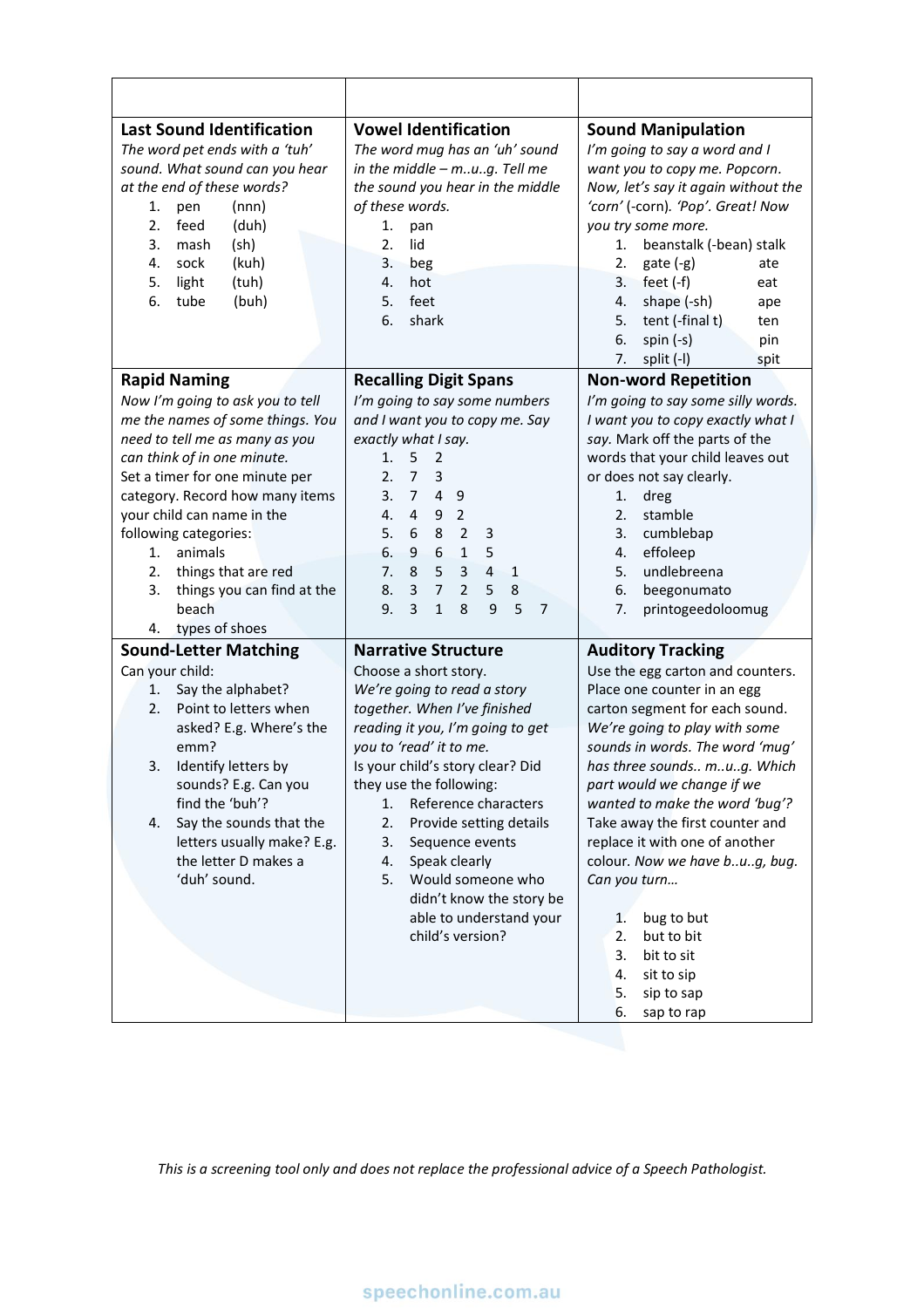## **Interpreting your Results 4-5 Year Olds**

Add up the number of correct responses for each skill section.

0-1 items correct – this skill is 'Unknown' 2-3 items correct – this skill is 'Emerging' 4+ items correct – this skill is 'Known'

| <b>Skill</b>                 |              | <b>Unknown</b><br>1 or unable to | <b>Emerging</b><br>2-3 Correct | <b>Known</b><br>4 or more |
|------------------------------|--------------|----------------------------------|--------------------------------|---------------------------|
|                              |              | complete                         |                                | correct                   |
| <b>Print Awareness</b>       |              |                                  |                                |                           |
| Rhyme Identification         |              |                                  |                                |                           |
| <b>Rhyme Production</b>      |              |                                  |                                |                           |
| <b>Sentence Segmentation</b> |              |                                  |                                |                           |
| <b>Semantic Awareness</b>    |              |                                  |                                |                           |
| <b>Word Segmentation</b>     |              |                                  |                                |                           |
| Sound Manipulation           | Syllables    |                                  |                                |                           |
|                              | First sounds |                                  |                                |                           |
| <b>Narrative Structure</b>   |              |                                  |                                |                           |
| <b>Rapid Naming</b>          |              |                                  |                                |                           |
| <b>Recalling Digit Spans</b> |              |                                  |                                |                           |
| Non-word repetition          |              |                                  |                                |                           |

By 5 years of age, your child should have skills in the 'Emerging' to 'Known' categories.

## **My child is not ready. What should I do?**

If your child is struggling with one or more of these pre-reading skills, we are [here to help.](https://speechonline.com.au/) Our team of Speech Pathologists can assess your child and provide you with face-to-face intervention through our online service. Our assessment will identify the areas where your child is experiencing a breakdown in acquiring literacy. We'll work with you to develop a personalised plan to support their reading, spelling, story telling and vocabulary skills. [Book an initial consultation](https://speechonline.com.au/book-now/) to find out how Speech Online can be part of your home education team.

#### **My child has these skills, but is struggling with reading and writing. What should I do?**

If your child has mastered these skills but is not making progress with reading or spelling, they will require further assessment to discover the nature and extent of their literacy difficulties. We can provide a detailed assessment of reading and spelling that will identify the specific area of breakdown your child is experiencing. This assessment will consider language, vocabulary, further phonological processing skills and include a specific spelling and reading assessment. [Book an initial consultation](https://speechonline.com.au/book-now/) to find out how Speech Online can be part of your home education team.

*This is a screening tool only and does not replace the professional advice of a Speech Pathologist.*

## speechonline.com.au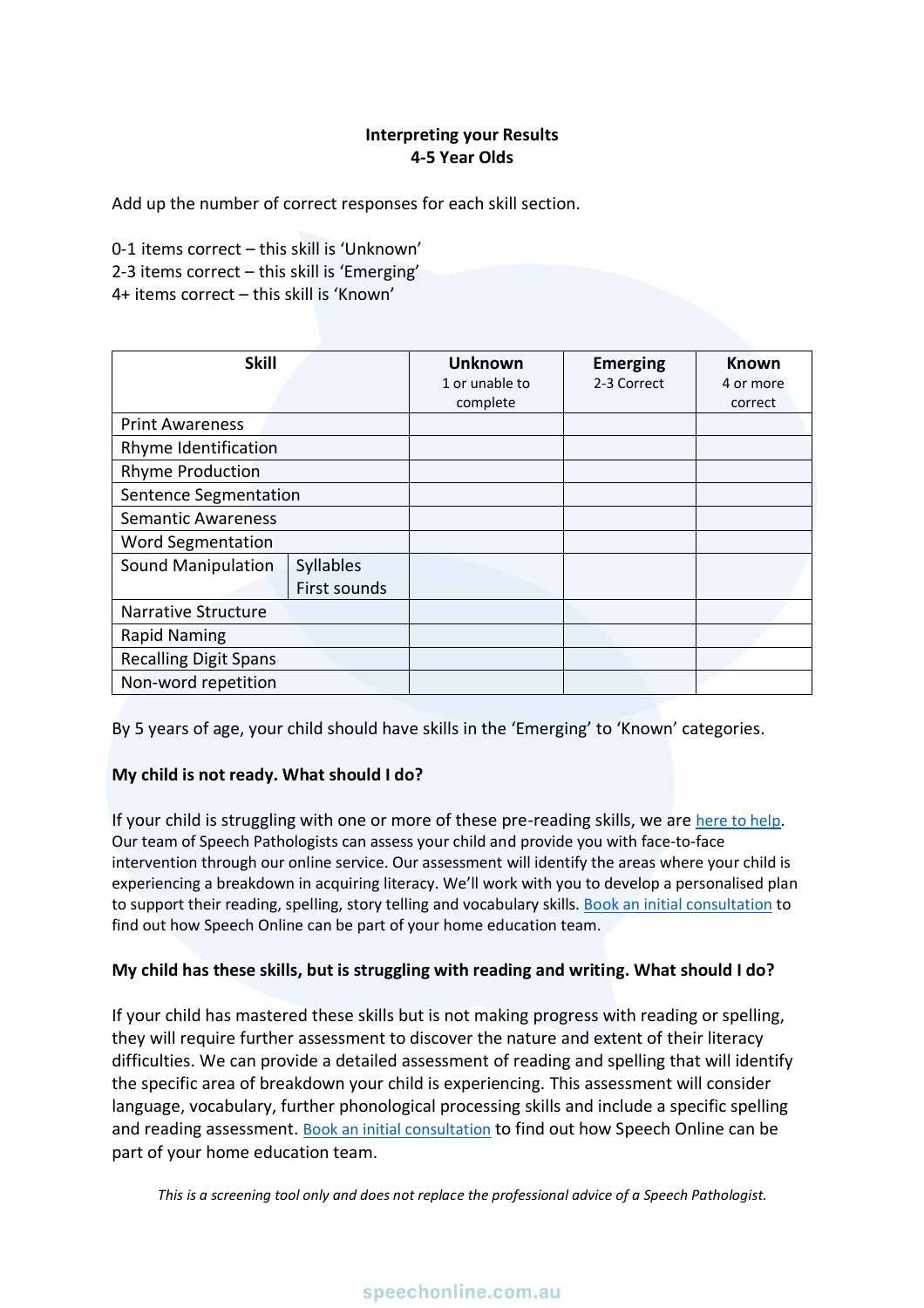### **Interpreting your Results 5-6 Year Olds**

Add up the number of correct responses for each skill section.

0-2 items correct – this skill is 'Unknown'

2-3 items correct – this skill is 'Emerging'

4+ items correct – this skill is 'Known'

By the age of 6, your child should have acquired these skills and results should fall within the 'Known' category.

| <b>Skill</b>                 |              | <b>Unknown</b><br>1 or unable to | <b>Emerging</b><br>2-3 correct | <b>Known</b><br>4 or more |
|------------------------------|--------------|----------------------------------|--------------------------------|---------------------------|
|                              |              | complete                         |                                | correct                   |
| <b>Print Awareness</b>       |              |                                  |                                |                           |
| Rhyme Identification         |              |                                  |                                |                           |
| <b>Rhyme Production</b>      |              |                                  |                                |                           |
| Sentence Segmentation        |              |                                  |                                |                           |
| <b>Semantic Awareness</b>    |              |                                  |                                |                           |
| <b>Word Segmentation</b>     |              |                                  |                                |                           |
| <b>Sound Manipulation</b>    | Syllables    |                                  |                                |                           |
|                              | First sounds |                                  |                                |                           |
|                              | Final sounds |                                  |                                |                           |
|                              | Clusters     |                                  |                                |                           |
| <b>Narrative Structure</b>   |              |                                  |                                |                           |
| <b>Rapid Naming</b>          |              |                                  |                                |                           |
| <b>Recalling Digit Spans</b> |              |                                  |                                |                           |
| Non-word repetition          |              |                                  |                                |                           |
| Sound - Letter Matching      |              |                                  |                                |                           |
| <b>Auditory Tracking</b>     |              |                                  |                                |                           |

#### **My child is not ready. What should I do?**

If your child is struggling with one or more of these pre-reading skills, we ar[e here to help.](https://speechonline.com.au/) Our team of Speech Pathologists can assess your child and provide you with face-to-face intervention through our online service. Our assessment will identify the areas where your child is experiencing a breakdown in acquiring literacy. We work with you to develop a personalised plan to support their reading, spelling, story tell and vocabulary skills. Book an [initial consultation](https://speechonline.com.au/book-now/) to find out how Speech Online can be part of your home education team.

## **My child has these skills but is struggling with reading and writing. What should I do?**

If your child has mastered these skills but is not making progress with reading or spelling, then he requires further assessment to discover the nature and extent of his literacy difficulties. We can provide a detailed assessment of reading and spelling that will identify the specific area of breakdown your child is experiencing. Further assessment will consider language, vocabulary, further phonological processing skills and include a specific spelling and reading assessment. [Book an initial consultation](https://speechonline.com.au/book-now/) to find out how Speech Online can be part of your home education team.

# speechonline.com.au